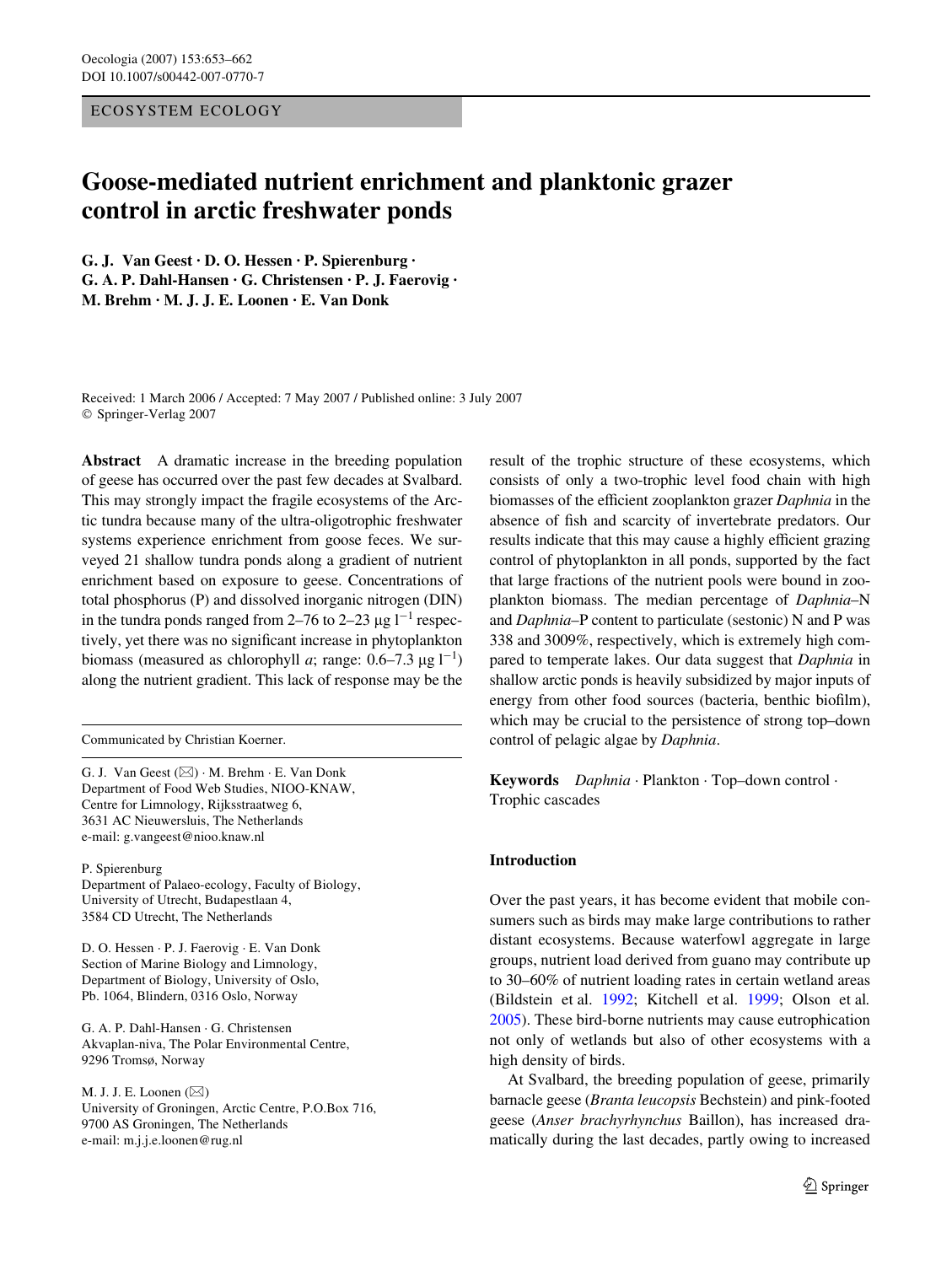food availability at the wintering grounds but also due to climatic shifts that improve winter survival (Prop et al. [1998](#page-9-2)). These geese are impacting the surface waters of the high Arctic, which in this region mostly consist of shallow permafrost ponds in coastal areas where the birds breed and graze. The geese release fecal matter not only in the catchment of the ponds but also directly into the water, especially during moulting periods (Prop et al. [1984](#page-9-3)). This implies strong linkages between freshwater and terrestrial environments and also demonstrates that ecosystem effects at lower latitudes (i.e., increased survival of geese during the winter stay and migration) may have strong, local consequences on arctic ecosystems (Jefferies and Rockwell [2002](#page-9-4)).

The gradient in fertilization by bird-borne nutrients offers an opportunity to test the effects of nutrient input in general on these simple ecosystems, and it also allows for predictions of future effects on Arctic ponds and lakes if the expansion of geese proceeds. Arctic systems are considered to be highly sensitive to structural and functional alterations resulting from nutrient input and climate change (Hobbie et al. [1999\)](#page-9-5). Arctic lakes and ponds in particular are expected to respond rapidly to changes in temperature and nutrient load because of the short (ice-free) growing season and generally nutrient-poor conditions (Douglas and Smol [1994](#page-8-1); Rouse et al. [1997\)](#page-9-6).

To predict the effects of nutrient enrichment and climate change on primary productivity, a mechanistic model needs to be developed which incorporates relevant processes for algal growth in arctic lakes and ponds (Flanagan et al. [2003](#page-9-7)). In general, algal biomass is regulated by the balance between available resources (light, nutrients, and temperature) and grazing. The relative importance of these processes in polar environments is an unresolved issue because, at similar nutrient levels, aquatic ecosystems in high-latitude regions have a lower algal biomass compared to temperate water bodies (Shortreed and Stockner [1986](#page-9-8); Hansson [1992;](#page-9-9) Flanagan et al. [2003](#page-9-7)).

The goal of the investigation reported here was to determine the relative importance of available resources (light, temperature, and nutrients) and grazing control in a set of arctic ponds at Svalbard that formed a gradient in terms of goose exposure and, consequently, nutrient inputs. These shallow ponds on permafrost layers generally freeze solid during the winter and are thus devoid of fish. They are also characterized by high densities of the herbivorous zooplankten *Daphnia*, a key group for structure and functioning of many (arctic) water bodies in the northern hemisphere (Stross et al. [1980](#page-9-10); O'Brien et al.  $2004$ ). The effects of bird-borne nutrients were determined by bioassays on limiting nutrients of phytoplankton growth and measurements of phyto- and zooplankton biomass.

#### **Materials and methods**

#### Study area

The 21 ponds sampled were situated on the Svalbard archipelago, Nordenskioldkysten (near Capp Linné; 14 ponds; latitude: 78°) and Kongsfjorden (near Ny-Ålesund; seven ponds; latitude: 79°). The climate in Svalbard can be characterized as an "arctic semi-desert", with short cool summers and long cold winters, and an annual precipitation of 200–300 mm. The surface area of the ponds ranged from 0.03 to 34 ha, although 19 of the 21 ponds were less than 4 ha. The sediment in the ponds consists of mud, stones, and gravel. All ponds had a high water transparency, and the bottom could be clearly seen from the water surface, allowing for a vigorous benthic production.

At both Nordenskioldkysten and Kongsfjorden, there was a gradient in nutrient levels of the ponds. The number of goose droppings at a distance up to approximately 25 m from the shoreline was used as an indicator of the fecal input of Barnacle geese into the ponds. The density of goose droppings in this area was recorded using a semiquantitative scale (none, low, medium, and high) and converted to an ordinal scale ranging from 0 to 3 for statistical analysis. However, such estimates only provide insight into the number of visiting geese at a relative short time scale and, in addition, a significant proportion of the goose droppings can be consumed by reindeer (van der Wal and Loonen [1998](#page-9-12)), which may strongly bias the estimates of the density of goose droppings. We therefore also estimated the cover of moss vegetation with graminoids up to a distance of approximately 25 m from the shoreline of the ponds, which has been shown to be positively related to the number of moulting geese near ponds in Svalbard (Prop et al. [1984](#page-9-3); Drent et al. [1998\)](#page-8-2). We estimated four classes of moss cover around the lakes: class 0: 0–10%; class 1: 11–30%; class 2: 31–60%, and class 3: 61–100%.

Our results suggest that the nutrient gradient in the ponds may have been caused by differences in fecal input of geese. To determine the bioavailability of phosphorus (P) in the droppings of Barnacle geese (which were collected on Svalbard and subsequently dried at 60°C and grounded), a bioassay with the green algae *Selenastrum capricornutum* was carried out in laboratory. In this bioassay, approximately 50–60% of the P in goose droppings was bio-available on the short term (after 11 days of incubating goose droppings at 8 and 13°C, respectively; results not shown). For the ponds sampled, moss cover was positively related to the number of goose droppings (Spearman  $R = 0.47$ ; *P* < 0.05), and moss cover around the lakes was positively related to particulate carbon (C), nitrogen (N), and P as well as total phosphorus (TP) levels  $(R = 0.47, 0.44, 0.64,$  and 0.56, respectively). In addition, the number of goose droppings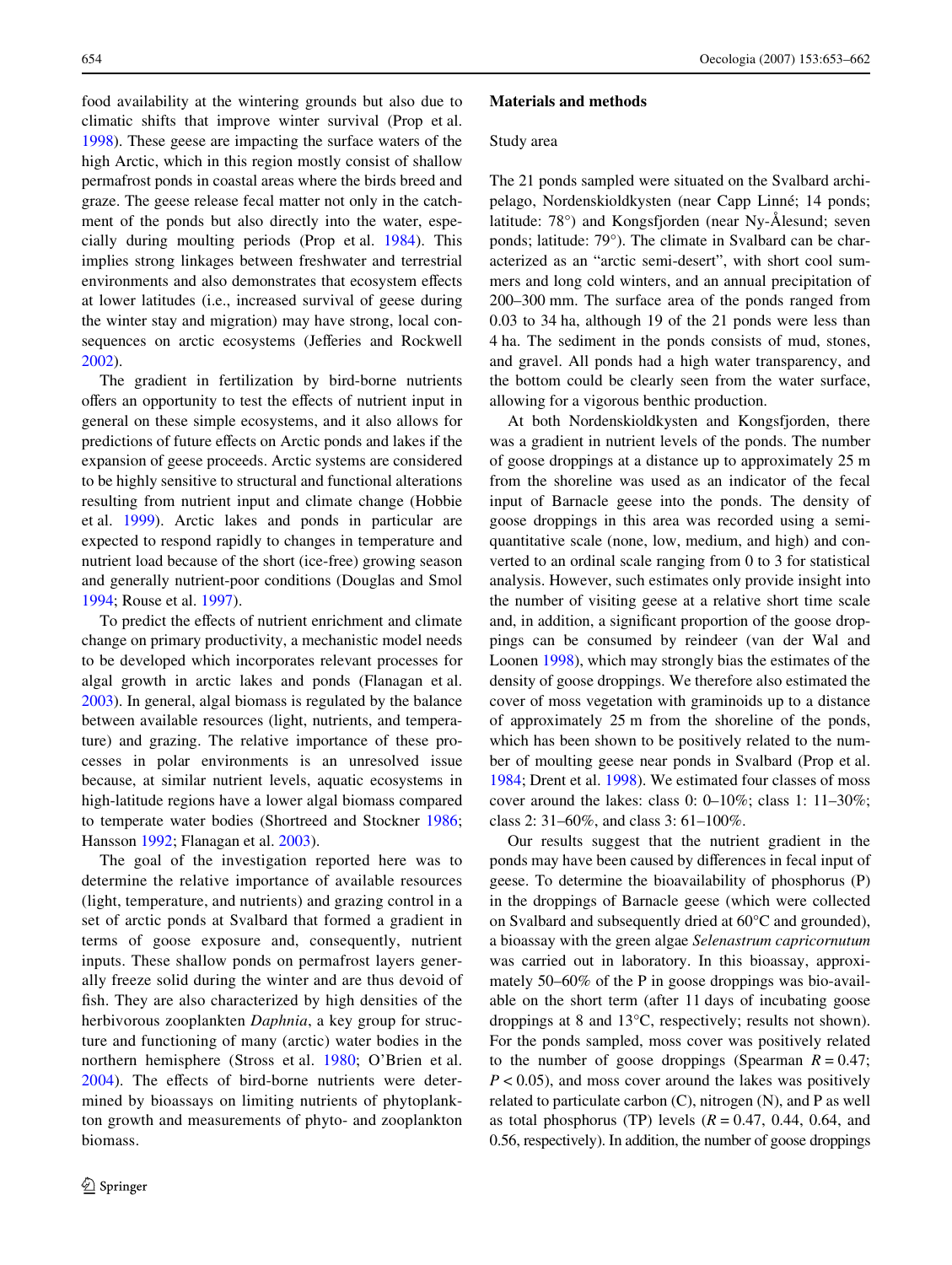was positively correlated to particulate C, N, and P  $(R = 0.73, 0.69,$  and 0.53, respectively), but not to TP  $(P = 0.11)$  or dissolved inorganic nitrogen (DIN) levels  $(P = 0.84)$ . Both moss cover and number of goose droppings as well as ortho-phosphate and TP levels were higher for ponds near human settlements. This may be caused by the higher numbers of geese near ponds at these sites because in our study area geese have a strong preference to graze near human settlements (M. J. J. E. Loonen, unpublished data). Nevertheless, for ponds in the immediate vicinity of these settlements  $(n = 4)$  we cannot rule out additional cultural eutrophication, although three remote ponds (which were heavily influenced by geese and situated approximately 2 km from human settlements) also had high nutrient levels (range TP:  $0.03-0.06$  mg  $1^{-1}$ ). The input of feces of seabirds is assumed to be very low because the number of roosting sea birds is very low, and none of the ponds were situated in the vicinity of bird cliffs (M. J. J. E. Loonen, unpublished data). Furthermore, DIN and TP levels were not significantly related to the catchment area of the lakes (Spearman  $R = -0.20$  and  $-0.19$ , respectively). Concentrations of dissolved organic carbon (DOC) were not analyzed in this survey, but other studies in the same region show that most localities are low in DOC (1– 5 mg DOC  $1^{-1}$ ), and only the most eutrophied pond, which was also surrounded by wet areas and mosses, reached 10 mg DOC  $l^{-1}$  (Hessen and Leu [2006](#page-9-13)).

#### Enrichment bioassays

The potential for phytoplankton growth limitation in two ponds in the vicinity of Ny-Ålesund was assessed using in situ nutrient-enrichment bioassays. The ponds were chosen for differences in nutrient concentrations: in Goose Pond, TP and DIN levels were 30 and 9.3  $\mu$ g l<sup>-1</sup>, respectively; in Storvatn, they were 5 and 25  $\mu$ g l<sup>-1</sup>, respectively. The enrichment bioassays were carried out from July 13 to 24, 2004. Water (with phytoplankton) from both ponds was collected and filtered through a 35-um sieve to remove zooplankton; this step may have potentially caused a bias in the size distribution of the phytoplankton, as chlorophyll levels for unfiltered samples at day 0 were approximately  $20\%$ higher than those for the 35-µm filtered samples. Experimental bottles (acid-washed, 11, clear PVC) were filled with filtered water (35- $\mu$ m sieve) collected from the respective ponds, and these were subjected to various nutrient treatments: (1) phosphate at a concentration of 50  $\mu$ mol  $1^{-1}$ , (2) N at a concentration of 1000  $\mu$ mol l<sup>-1</sup>, (3) combined addition of phosphate  $(50 \text{ \mu mol } l^{-1})$ ) and N  $(1,000 \text{ }\mu\text{mol}\text{ }1^{-1})$ , and N  $(1000 \text{ }\mu\text{mol}\text{ }1^{-1})$  and phosphate (50  $\mu$ mol l<sup>-1</sup>), and (4) trace elements constituting the full COMBO medium (Kilham et al. [1998\)](#page-9-14). For both ponds, each treatment was performed in triplicate. The bottles were subsequently incubated in Goose Pond at approximately 1–2 cm below the surface of the water for 11 days, at which time they were shaken and a subsample from each bottle filtered through a GF/C (glass fiber) filter. The filtered samples were stored at  $-20^{\circ}$ C until they could be analyzed for chlorophyll content (thereby excluding phaeopigments) by extraction with 80% ethanol (5 min at  $75^{\circ}$ C) and spectrophotometric analysis (Anonymus [1981](#page-8-3)). Phaeopigment content was determined following acidification of the chlorophyll samples and subsequent measurement at 750 and 665 nm.

In 2003 and 2004, 150 and 28 fresh goose droppings (<6 h) were collected in Ny-Ålesund on sites that were used by barnacle geese. All droppings were intensively homogenized in a blender and dried overnight in an oven at 60°C. The dry weight of the goose droppings was then measured, and the C, total nitrogen (TN), and TP concentrations were determined for  $13$  (in 2003) and five (2004) replicates. Samples for particulate (seston) C and N were ground and analyzed using an Carlo Erba Elemental Analyzer (type NA-1500). For determination of particulate P, the filters were combusted for 2 h at 550°C, after which the P content was measured according to Murphy and Riley [\(1962](#page-9-15)).

#### Sampling of ponds

Between July 14 and August 3, 2004, 21 ponds were sampled at two areas of Svalbard – Nordenskioldkysten and Kongsfjorden. Surface water was collected at the center of each pond for all samples except those of the zooplankton (see below). The water was collected at a depth of approximately 5–10 cm below the surface of the water, and macrozooplankton was removed by screening the water through a 100-μm Nitex mesh. The samples were subsequently analyzed for TP and chlorophyll (GF/C filters) content and – following filtration through GF/F filters – for the concentrations of dissolved nutrients  $(PO_4-P, NH_4^+, NO_3^-, and)$  $NO<sub>2</sub><sup>-</sup>$ ) and calcium, and salinity. All samples used for the P analysis were fixed with  $H_2SO_4$ , while those used for the N, calcium and salinity analyses were stored frozen. In addition, samples (of filtered water <100  $\mu$ m) were taken for analyses of particulate  $C$  and  $N$  (GF/F filters precombusted for 2 h 500°C), and particulate P (acid-washed GF/F filters). Depending on the amount of algal biomass, the filtered volume for the chlorophyll  $a$  and particulate CNP analyses varied between 100 and 1000 ml. Samples for the particulate CN analyses were dried overnight in an oven at 60 $\degree$ C and subsequently frozen at  $-20\degree$ C, while those for the chlorophyll and particulate P analyses were immediately frozen. For seven ponds situated at Kongsfjorden, five replicates per pond were taken for the chlorophyll and particulate CNP analyses; for the remaining 14 ponds at Nordenskioldkysten, only one replicate per pond was taken for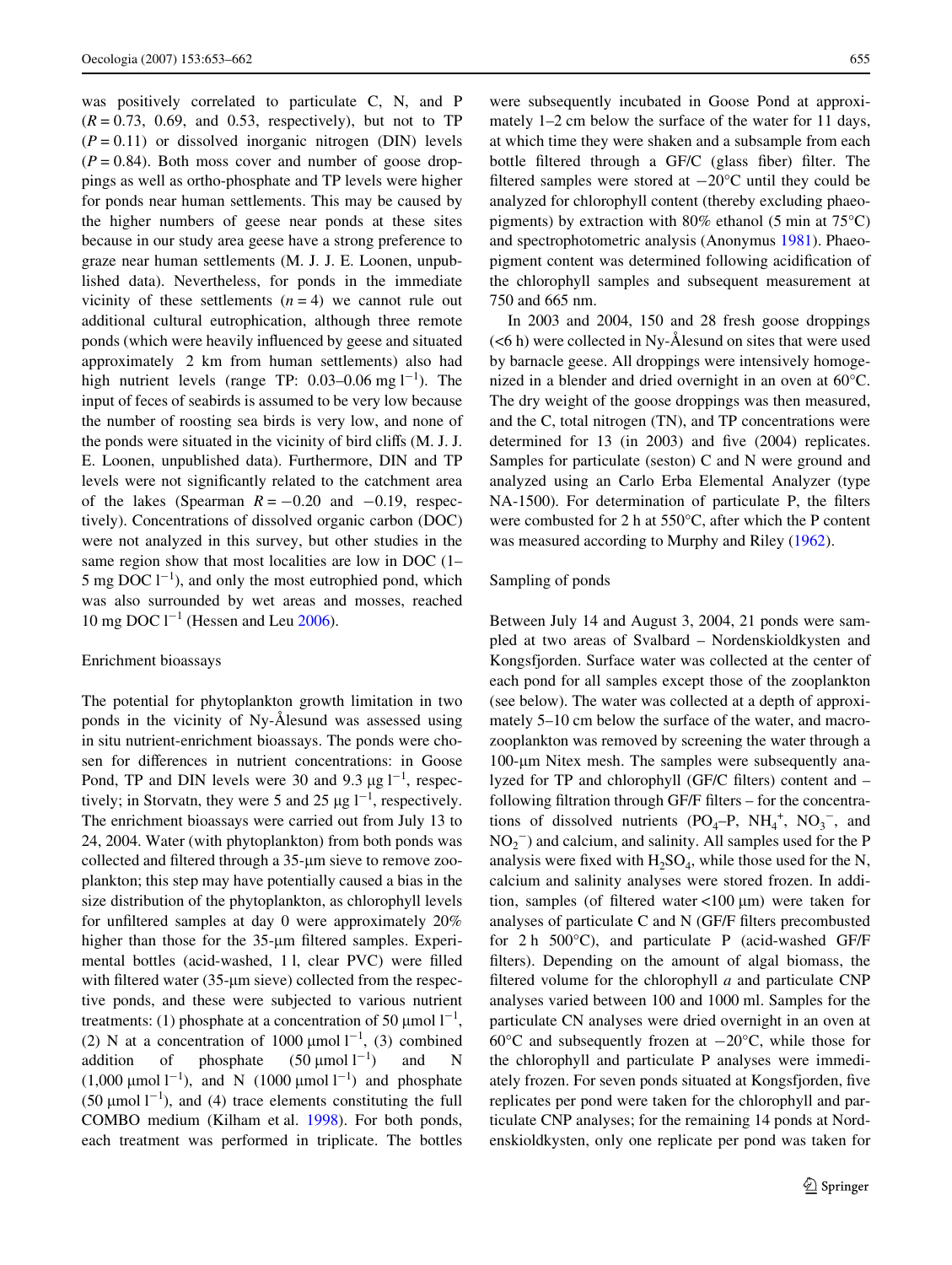each of these analyses due to logistic constraints. For two ponds located in the surroundings of Ny-Ålesund (Goose pond and Storvatn), samples were taken for the determination of chlorophyll at intervals of 1–2 days during July 23– 31. Data regarding the weather conditions at Ny-Ålesund were retrieved from a meteorological station, which is situated approximately 2.5 km from Goose pond and Storvatn.

Samples for the particulate C and N analyses were ground and analyzed using a Carlo Erba Elemental Analyzer (type NA-1500). For the determination of particulate P, the filters were combusted for 2 h at  $550^{\circ}$ C, after which the P content was measured according to Murphy and Riley [\(1962](#page-9-15)). TP, ortho-phosphate, ammonium, nitrate and nitrite levels were measured using a segmented flow analyzer (Skalar, type  $SA\,400$ ). For five ponds in the surroundings of Ny-Ålesund, 100 ml was preserved with 1% gluteraldehyde; of these samples, the total bacterial number count determined by staining with pico-green, followed by flow cytometric counting (Veldhuis et al. [1997\)](#page-9-16).

Zooplankton was sampled quantitatively for 17 of the 21 ponds, and quantitative samples were taken at five to ten locations that were regularly distributed spatially in each pond. For the quantitative samples at Nordenskioldkysten, 57–170 l of water (mean  $\pm$  SD: 66  $\pm$  37 l) from each pond was filtered through a 45-um net. Zooplankton  $>45$  um were fixed with  $80\%$  ethanol. For Ny-Ålesund,  $10-201$  of water from each pond was filtered through a net and  $z$ ooplankton $>45$  µm were subsequently fixed with lugol. The zooplankton community in the ponds was dominated by *Daphnia*; rotifers and copepods were recorded only occasionally. Consequently, our analysis of the length distribution, biomass, and fecundity of the zooplankton population was restricted to *Daphnia* species. Subsamples were taken when the number of animals exceeded 100 individuals per pond sample. Individual length (measured from top of the head to the base tail spine) was measured to the nearest 0.1 mm, and biomass was estimated on the basis of the following length–dry weight regression  $[W(mg) = 0.0077 \times L^{2.74}$  (mm);  $R^2 = 0.82$  (Van Geest et al. [2007\)](#page-9-17), which was derived from a cultivated clone of polar *Daphnia pulicaria* (identified according to Weider and Hobaek [2003](#page-9-18)) from Svalbard. Based on the shape of the length–frequency distribution, *Daphnia* biomass was calculated separately for adults and juveniles. The P content of *Daphnia* was then calculated using a conversion factor for P to dry weight (DW) of 1.5% (see Hessen et al*.* [1992\)](#page-9-19). For ten randomly collected individuals of *Daphnia* from each pond, the C and N content was measured after combustion at 850°C on a Unicarb Universal Carbon and Nitrogen Analyzer (Salonen [1979](#page-9-20)).

At Nordenskioldkysten, 23–27 individuals of *Daphnia* from each pond were randomly collected and stored in 80% ethanol, after which the species composition was determined according to Weider and Hobaek ([2003\)](#page-9-18).

# **Results**

In situ bio-assays for nutrient limitation

We assessed nutrient limitation in the ponds based on the results of short-term bioassays of the respective phytoplankton communities (namely, allowing species composition to change during the incubation period) (Howart [1988\)](#page-9-21), as limitations in the net primary production of the phytoplankton communities is indicative of nutrient limitations. The addition of all nutrients of the COMBO-medium (Kilham et al. [1998](#page-9-14)) or a combined addition of  $N + P$  stimulated algal growth, whereas separate additions of N or P did not result in increased concentrations of chlorophyll *a* (one-way ANOVA:  $P < 0.000001$ ;  $F<sub>4</sub> = 296$  for Storvatn;  $P < 0.0001$ ;  $F_4 = 27$  for Goose pond; Fig. [1\)](#page-3-0). Furthermore, in both ponds enrichment with micronutrients in addition to N and P resulted in significantly higher chlorophyll *a* levels compared to  $N + P$  addition, suggesting that in addition to N and P, other nutrients may also limit algal growth.

#### Abiotic variables

With one exception (Ossian pool:  $+92$  m), all ponds were situated in flat coastal lowland  $\leq 30$  m a.s.l. The surveyed ponds tended to be shallow (mean depth:  $\leq$ 1.5 m) and were

<span id="page-3-0"></span>

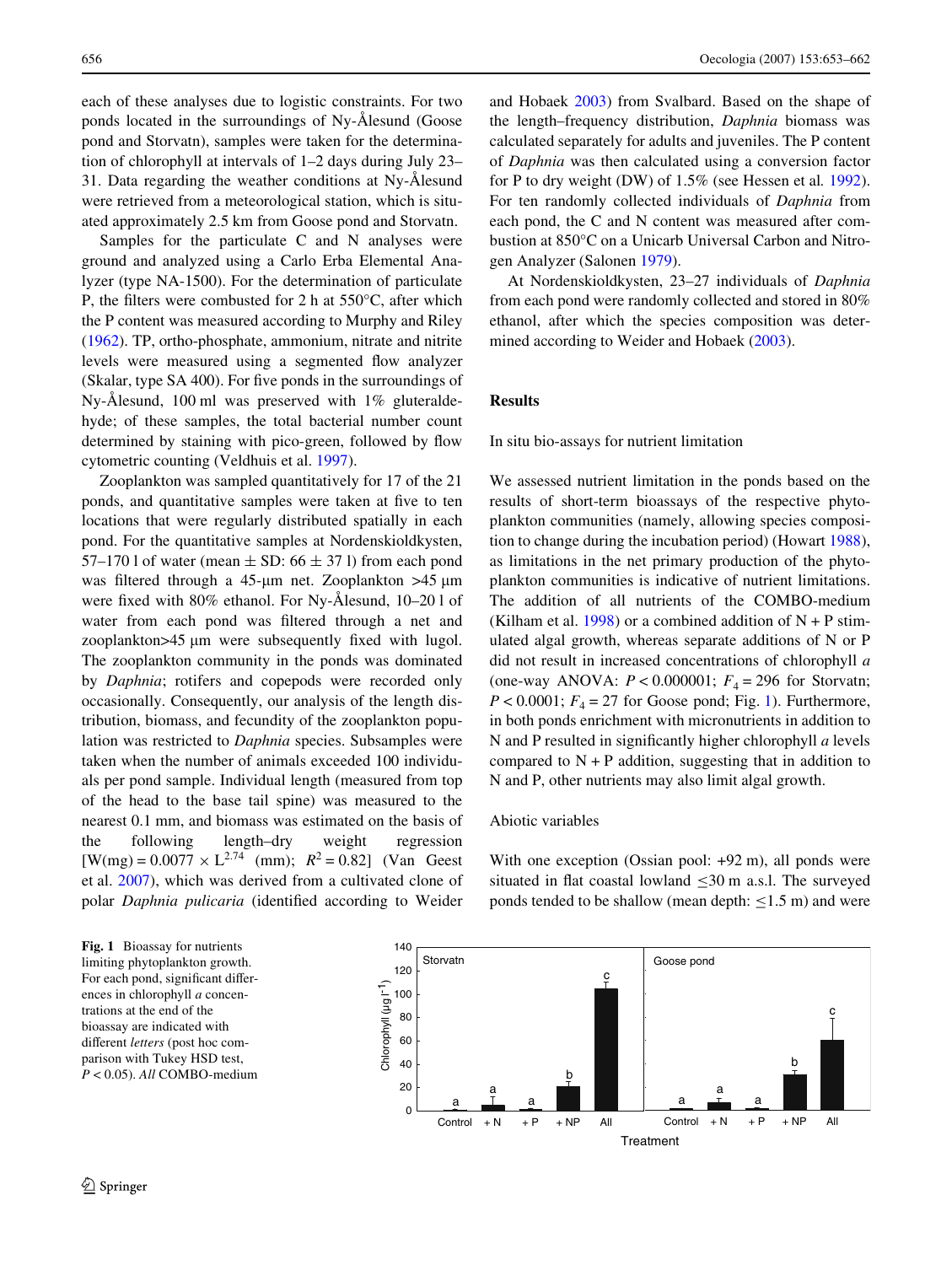isothermal during the ice-free period (early July to late August). Water temperature of the ponds was measured during sampling (at varying times during the day) and ranged from 6 to 10°C, but increased to 16°C in shallow parts of some ponds during sunny days. Hence, temperature variability within a pond at different times of the day and on different days was higher than that between ponds.

Among samples from the 21 ponds, the concentration of various elements varied considerably. TP of filtered water (TP <100  $\mu$ m) ranged from 2 to 76  $\mu$ g l<sup>-1</sup>, and the average for all ponds was 21  $\mu$ g l<sup>-1</sup>. On average, the proportion of ortho-phosphate to TP was  $42\% \pm 29$  (SE). Bio-available N and P can best be approximated measuring the levels of DIN and TP, respectively, as a large fraction of dissolved organic N is unavailable directly for phytoplankton growth (Morris and Lewis [1988\)](#page-9-22). DIN levels ranged from 2 to 23  $\mu$ g l<sup>-1</sup>, with an average of 8.4  $\mu$ g l<sup>-1</sup>. Ammonium concentrations were all below the detection limit. Although all ponds can be characterized as fresh water, salinity (range: 0–0.529 psu) was highest in ponds situated a short distance from the sea. The nutrient content of goose droppings was comparable between years (Table [1](#page-4-0)).

## Bacteria and plankton composition of surveyed ponds

Chlorophyll levels ranged from 0.6 to 7.3  $\mu$ g l<sup>-1</sup> (range standard error:  $0.04-0.14 \mu g l^{-1}$  and were positively related to the surface area of the pond (Spearman  $R = 0.66$ ;  $P < 0.01$ ). In contrast, chlorophyll levels were not significantly related to TP or DIN concentrations as determined by a multiple linear regression analysis  $(R^2 = 0.078$ ,  $P = 0.94$ ; Fig. [2\)](#page-4-1). TP was positively related to particulate C, N, and P concentrations. The particulate C:P ratio (molar) differed considerably among the ponds (range:  $86-655$ ), while the ratio of particulate C:N ranged from 7 to 14. The particulate N:P ratio ranged from 7 to 70, whereas the N:P ratio of goose feces ranged from 6 to 9 (Table [1](#page-4-0)). For two ponds in the vicinity of Ny-Ålesund, chlorophyll concentrations (range:  $0.3-2.8 \mu g l^{-1}$ ) were positively related to daily variations in wind speed (Fig. [3](#page-4-2)), which indicates the resuspension of benthic autotrophs into the water column during windy periods. Bacterial counts ranged from  $6.6 \times 10^6$  to  $3.8 \times 10^7$  and were strongly positively correlated to TP

<span id="page-4-0"></span>**Table 1** Carbon (C), nitrogen (N), and phosphorus (P) content of freshly collected goose droppings of barnacle geese (*Branta leucopsis*) in 2003 and 2004

| $1 \quad C \quad N$ | - P                                                         | $C:N$ $C:P$ $N:P$ |  |
|---------------------|-------------------------------------------------------------|-------------------|--|
|                     | 2003 $441 \pm 2$ $11 \pm 2.5$ $3.9 \pm 0.13$ $47$ $292$ 6.2 |                   |  |
|                     | 2004 $460 \pm 5$ $11 \pm 1.5$ $2.7 \pm 0.29$ 49 440 9.0     |                   |  |

Concentrations are given in milligrams per gram dry mass; ratios are expressed on a molar basis



<span id="page-4-1"></span>**Fig. 2** Relationship between chlorophyll  $a$  ( $\mu$ g l<sup>-1</sup>), total phosphorus (TP;  $\mu$ g l<sup>-1</sup>), and dissolved inorganic nitrogen (DIN;  $\mu$ g l<sup>-1</sup>) in arctic Svalbard ponds (*open circles*; fish absent) and subarctic Norwegian lakes and ponds (*closed circles*; fish present)



<span id="page-4-2"></span>Fig. 3 Relationship between average daily wind speed  $(m s<sup>-1</sup>)$  and chlorophyll concentration  $(\mu g I^{-1})$  in the Storvatn (*open circles*) and Goose ponda (*closed circles*) in July 2005. The meteorological station was situated approximately 2.5 km from both ponds

content of the ponds (Product Moment Correlation = 0.98;  $P < 0.05$ ;  $n = 5$ ).

Based on the bimodal length frequency distribution of the *Daphnia* population, two separate cohorts of *Daphnia* could be distinguished in each pond: one represented individuals that had hatched from ephippia shortly after the iceoff, and a second cohort of (juvenile) individuals consisted of offspring from the first generation (Fig. [4](#page-5-0)). The total biomass of *Daphnia* was negatively correlated with the particu-late C:P ratio (Fig. [5](#page-5-1); Spearman  $R = -0.72$ ), while particulate P was marginally related to total *Daphnia* biomass  $(R = 0.42; P = 0.09)$ . Total *Daphnia* biomass was not related to the particulate C:N ratio nor to chlorophyll*a* levels in the ponds. The biomass of juvenile *Daphnia*'s was positively related to particulate C, N or P  $(R = 0.63, 0.56,$  and 0.74, respectively), but not to the particulate C:P or C:N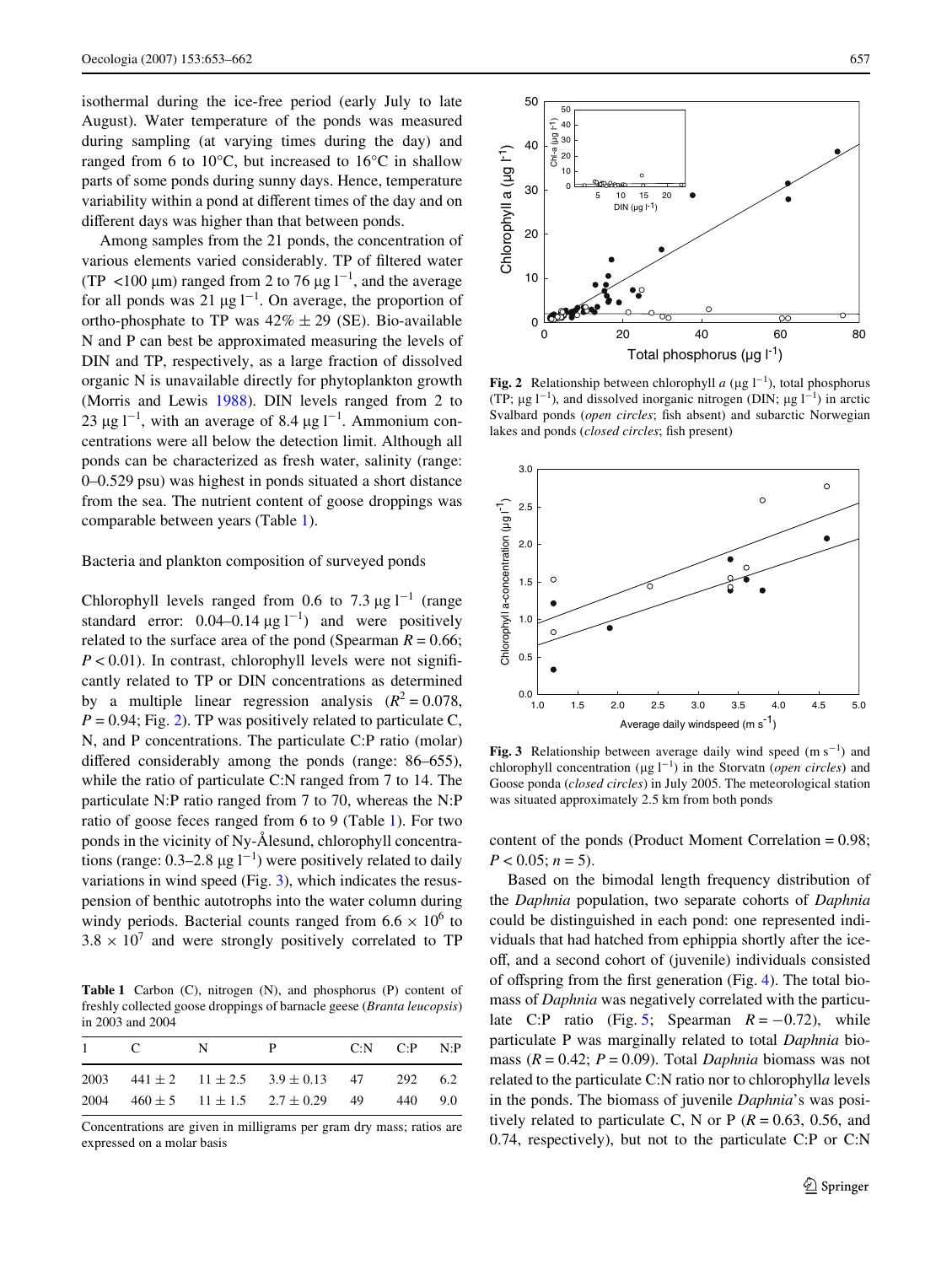

<span id="page-5-0"></span>**Fig. 4** Histogram of *Daphnia* length in all sampled ponds (*n* = 21). Note the bimodal frequency distribution, representing one cohort of adults and one cohort of juveniles, respectively



<span id="page-5-1"></span>**Fig. 5** Relationship between the particulate (seston) C:P ratio (molar) and *Daphnia* biomass (mg DW 1<sup>-1</sup>) for ponds at Kongsfjorden (*closed circles*) and Nordenskioldkysten (*open circles*). Data for *Daphnia* biomass were available for 17 of the 21 ponds

ratios. The presence of the notostracan *Lepidurus arcticus* Pallas was recorded in four of the 21 ponds and was not related to *Daphnia* biomass or nutrient content of the ponds.

At the time of sampling, reproduction was almost entirely restricted to adult *Daphnia*, as <1% of the second cohort of *Daphnia* carried eggs or ephippia. The prevalence of ephippia varied between 0 and 46% of the adult population in the ponds and was not related to TP content or other (a)biotic variables. In contrast, egg-bearing *Daphnia* were only present in ponds with low TP (and hence high particulate C:P). For the ponds at Nordenskioldkysten (*n* = 14), the *Daphnia* community consisted of *D. tenebrosa* and polar *D. pulicaria*, and – in one pond – European *D. pulicaria* (Tables [2,](#page-6-0) [3\)](#page-7-0).

The median percentage of *Daphnia*-N and *Daphnia*–P content relative to particulate (seston) N and P was 338 (w/w) and 3009%, respectively. This indicates that other sources of P than seston must be available to *Daphnia* (bacteria, benthic biofilm).

## **Discussion**

A major finding in this study was the lack of a positive correlation between concentrations of chlorophyll and TP or DIN, supporting previous studies in arctic water bodies (Flanagan et al. [2003\)](#page-9-7). It has been suggested that in the arctic, phytoplankton may not be able to utilize increased nutrient levels because of the limitations set by low water temperatures (Flanagan et al. [2003](#page-9-7)) or low photosynthetic rates (Markager et al. [1999](#page-9-23)). However, chlorophyll levels increased rapidly in the in situ bio-assay enrichments in our ponds, indicating that algal growth rates were not suppressed by low water temperature or physiological constraints. This can be explained by the shallowness of these ponds, which warm up faster and hence have an extended growing season with higher temperatures compared to (generally deeper) arctic lakes (Miller et al. [1980](#page-9-24)).

Our results suggest that the striking lack of correlation between nutrient levels and chlorophyll may be partly explained by the "two-level" food web structure of arctic ponds (see Hansson [1992\)](#page-9-9). In our ponds, *Daphnia* biomass ranged from 0.03 to 1.55 mg DW  $1^{-1}$ , which is comparable with observations elsewhere in shallow arctic ponds (Stross et al. [1980](#page-9-10)) and fishless alpine ponds (Strecker et al. [2004\)](#page-9-25). The strong increase in *Daphnia* biomass with the decreasing C:P ratio of seston (namely, increasing P content) suggests that increased nutrient loadings were directly channeled into grazer biomass in these systems. Tundra ponds freeze solid during winter and are thus devoid of fish, while the omnivorous invertebrate *Lepidurus arcticus*, which was present in some ponds, was seemingly unable to control zooplankton biomass despite its potential to utilize *Daphnia* as a potential food source (Christoffersen [2001\)](#page-8-4). Hence, top–down control on grazers was virtually absent, which allowed for a high *Daphnia* biomass and a truly efficient grazing in these ponds (see Hessen et al. [2004\)](#page-9-26). As a result, primary production was efficiently channeled into *Daphnia* without causing elevated algal biomass.

In addition to zooplankton grazing, the lack of a correlation between TP and algal biomass may also be caused by N limitation setting constraints on algal growth in arctic lakes and ponds (Levine and Whalen [2001;](#page-9-27) Nydick et al. [2004](#page-9-28)) or a narrower range of bio-available P than indicated by the TP values [E. Jeppesen (unpublished) in Vadeboncoeur et al. [2003\]](#page-9-29). However, TP values were highly correlated to particulate P and N concentrations, indicating that a substantial fraction of the N and P was available for algal growth. In addition, DIN levels were not related to chlorophyll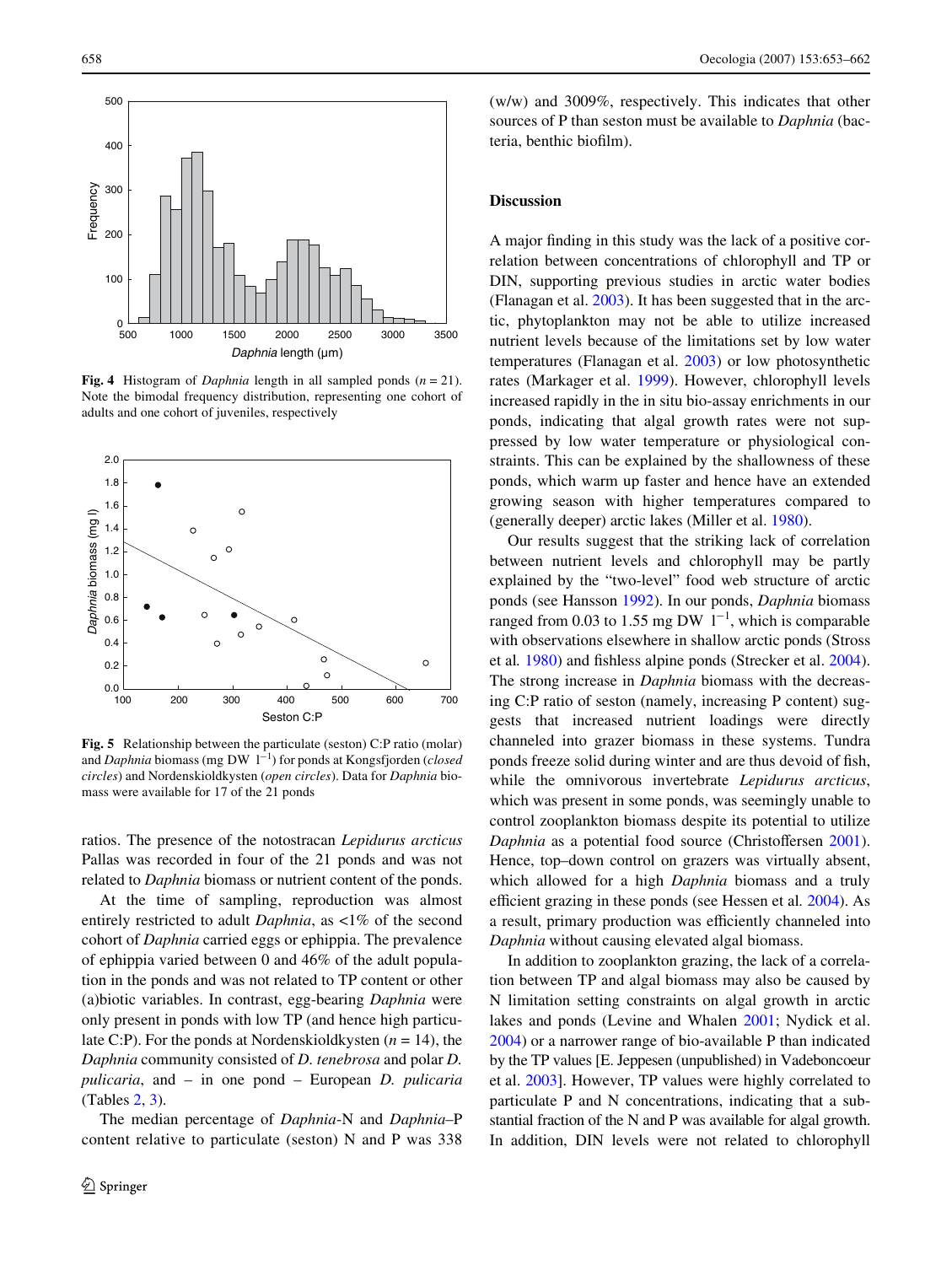<span id="page-6-0"></span>

| Table 2 Abiotic variables of arctic ponds at Svalbard in 2004                     |        |                             |                        |                                  |                           |                            |                          |                      |                      |                       |                             |                        |                         |                          |
|-----------------------------------------------------------------------------------|--------|-----------------------------|------------------------|----------------------------------|---------------------------|----------------------------|--------------------------|----------------------|----------------------|-----------------------|-----------------------------|------------------------|-------------------------|--------------------------|
|                                                                                   |        | $N$ (*) (UTM) $E$ (*) (UTM) | $(\mu g\,I^{-1})$<br>Ê | $Ortho-P$<br>$(\mu g \; I^{-1})$ | $(\mu g \; I^{-1})$<br>ΣD | Salinity<br>$(\text{psu})$ | Mean<br>$\widehat{E}$    | Maximum<br>depth (m) | area (ha)<br>Surface | Distance to<br>sea(m) | Altitude<br>$\widehat{\Xi}$ | Catchment<br>area (ha) | Droppings<br>(see text) | Moss cover<br>(see text) |
| Solvatnet                                                                         | 434410 | 8763289                     | 75.9                   | 42.1                             | 8.7                       | 0.031                      | $\widetilde{\mathbf{C}}$ | 0.6                  | 1.2                  | 22                    | $\epsilon$                  | 7.5                    | ç                       | $\sim$                   |
| Storvatnet                                                                        | 433058 | 8763315                     | 10.8                   | 10.8                             | 5.6                       | 0.017                      | 0.3                      | 0.4                  | 2.0                  | 516                   | $\overline{c}$              | 33.5                   |                         |                          |
| Brandallaguna                                                                     | 432889 | 8765494                     | 10.8                   | $\overline{71}$                  | 5.9                       | 0.206                      | 0.7                      | 2.5                  | 12.8                 | $\overline{31}$       | $\circ$                     | 30.8                   |                         |                          |
| Goose pond 1                                                                      | 433995 | 8763473                     | 30.0                   | <b>S.S.</b>                      | 23.1                      | 0.017                      | 0.4                      | 0.7                  | 0.6                  | 215                   | 4                           | 0.7                    |                         |                          |
| Goose pond 2                                                                      | 434048 | 8763386                     | 31.6                   | 9.6                              | $\overline{c}$            | 0.022                      | 0.3                      | 0.5                  | 0.3                  | 235                   | 4                           | 0.4                    |                         |                          |
| Nedrevatnet                                                                       | 437568 | 8767786                     | 27.3                   | 29.4                             | 4.8                       | 0.020                      | 0.3                      | 0.4                  | 0.71                 | 837                   | $\overline{c}$              | 127.5                  |                         |                          |
| Ossian pool 3                                                                     | 446720 | 8766764                     | 5.0                    | 5.0                              | 7.7                       | 0.118                      | 0.4                      | 0.8                  | 0.04                 | 096                   | $\mathfrak{S}$              | $\ddot{1}$             |                         |                          |
| Nordenskioldkysten 1                                                              | 466514 | 8668161                     | 61.9                   | 17.7                             | 8.0                       | 0.529                      | 0.3                      | 0.4                  | 0.92                 | $\overline{2}$        | $\circ$                     | 17.8                   |                         |                          |
| Nordenskioldkysten 2                                                              | 469360 | 8665207                     | 4.3                    | 2.8                              | 10.5                      | 0.031                      | 1.5                      | $\sim$               | 3.8                  | 626                   | $\overline{15}$             | 97.4                   | $\sim$                  |                          |
| Nordenskioldkysten 3                                                              | 468381 | 8665177                     | 8.4                    |                                  | 5.6                       | 0.031                      | $\ddot{1.5}$             |                      | 3.2                  | 195                   | $\circ$                     | 28.3                   | ∾                       |                          |
| Nordenskioldkysten 4                                                              | 468442 | 8664657                     |                        | $\overline{0}$                   | 6.9                       | 0.000                      | 0.2                      | 0.6                  | $0.7\,$              | 738                   | ๑                           | 21.4                   | $\sim$                  |                          |
| Nordenskioldkysten 5                                                              | 470095 | 8666937                     | 10.5                   | 2.8                              | 4.3                       | 0.000                      | $\ddot{ }$ .             |                      | 2.6                  | 364                   | $\overline{5}$              | 48.1                   | ∾                       |                          |
| Nordenskioldkysten 6                                                              | 471931 | 8666845                     |                        | 0.9                              | 9.4                       | 0.059                      |                          | $\tilde{S}$          | 0.52                 | 1.194                 | $\overline{30}$             | 17.2                   | っ                       |                          |
| Nordenskioldkysten 7                                                              | 468794 | 8662560                     |                        | 0.9                              | 10.9                      | 0.013                      | 0.6                      | 0.7                  | 1.2                  | 895                   | $\circ$                     | 6.7                    | っ                       |                          |
| Nordenskioldkysten 8                                                              | 468825 | 8662912                     | 21.4                   | 10.2                             | 6.2                       | 0.011                      | 0.7                      |                      | 0.95                 | 110                   | $\circ$                     | 9.5                    | $\mathbf{\Omega}$       |                          |
| Nordenskioldkysten 9                                                              | 469054 | 8663004                     |                        | $_{0.9}$                         | 7.7                       | 0.013                      |                          |                      | 2.3                  | 322                   | $\overline{c}$              | $\overline{10}$        | ∾                       |                          |
| Nordenskioldkysten 10                                                             | 469069 | 8663371                     | 4.6                    |                                  | 6.4                       | 0.024                      | $\tilde{S}$              |                      | 3.6                  | 1,389                 | $\overline{c}$              | 33.4                   | m                       |                          |
| Nordenskioldkysten 11                                                             | 469666 | 8663570                     |                        | 0.3                              | 8.8                       | 0.009                      | $\overline{0.5}$         |                      | 1.3                  | 2,052                 | $\Omega$                    | 27.3                   |                         |                          |
| Nordenskioldkysten 12                                                             | 467983 | 8663632                     | 41.8                   | 6.5                              | 4.8                       | 0.009                      |                          | $\overline{1.5}$     | 3.0                  | 297                   | ٥                           | 26.7                   |                         | ∾                        |
| Nordenskioldkysten 13                                                             | 467993 | 8663968                     | 60.4                   | 25.4                             | 14.9                      | 0.411                      | $\overline{0.5}$         | 0.5                  | 0.94                 | 22                    |                             | 11.9                   | ∾                       | ∾                        |
| Nordenskioldkysten 14                                                             | 467753 | 8664489                     | 24.8                   | 7.7                              | 14.6                      | 0.232                      | $\overline{1.5}$         | fi.                  | 33.9                 | $\overline{21}$       | ○                           | 154.7                  | ∾                       |                          |
| TP, Total phosphorus; DIN, dissolved inorganic nitrogen; ortho-P, ortho phosphate |        |                             |                        |                                  |                           |                            |                          |                      |                      |                       |                             |                        |                         |                          |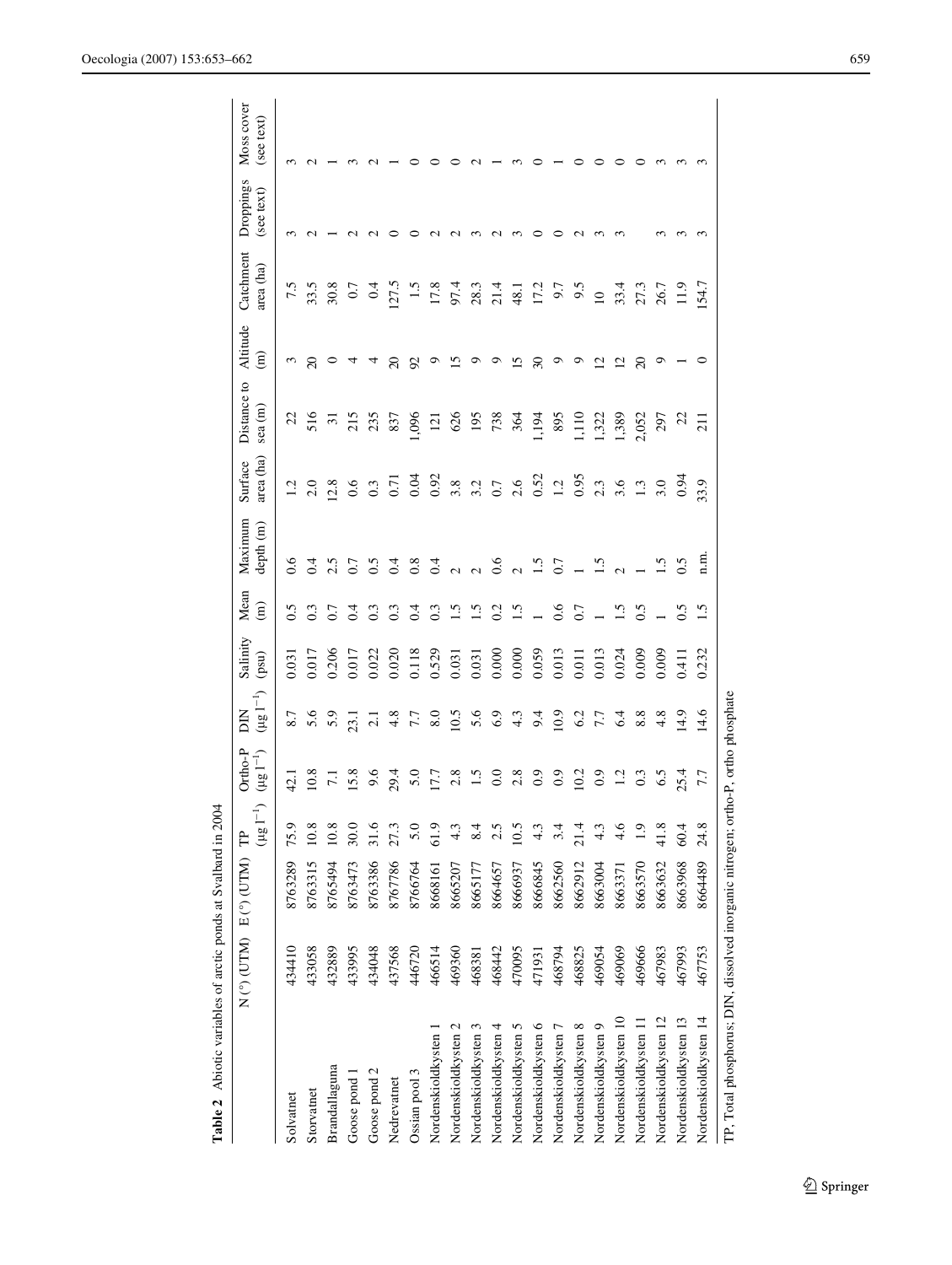| Table 3 Biotic variables of arctic ponds at Svalbard in 2004                                           |                 |                          |                                                                      |       |                 |                           | $(n.p.$ not present)              |                                                |                                                 |                                   |                                                            |                                    |                                |                                   |                                      |
|--------------------------------------------------------------------------------------------------------|-----------------|--------------------------|----------------------------------------------------------------------|-------|-----------------|---------------------------|-----------------------------------|------------------------------------------------|-------------------------------------------------|-----------------------------------|------------------------------------------------------------|------------------------------------|--------------------------------|-----------------------------------|--------------------------------------|
|                                                                                                        | Part. C         | Part. N                  | $( \mu g 1^{-1})$ $( \mu g 1^{-1})$ $( \mu g 1^{-1})$ C:N<br>Part. P | Part. | Part.<br>Ĉ      | Part.<br>$\ddot{\vec{z}}$ | Chloraphyll<br>$a (\mu g I^{-1})$ | Daphnia ad. +<br>juv. $(mg 1^{-1})$<br>Biomass | Daphnia ad.<br>Biomass<br>$(\rm{mg} \; l^{-1})$ | Mean length<br>Daphnia ad.<br>(um | Daphnia juv.<br>Biomass<br>$(\mathrm{mg}~\mathrm{I}^{-1})$ | Daphnia juv.<br>Mean length<br>(mm | tenebrosa<br>Daphnia<br>$(\%)$ | pulicaria (%)<br>Daphnia<br>Polar | pulicaria (%)<br>European<br>Daphnia |
| Solvatnet                                                                                              | 1,754           | 296                      | 31.9                                                                 |       | 142             | $\overline{\mathsf{c}}$   | $\tilde{6}$                       | 0.719                                          | 0.648                                           | 2,392                             | 0.071                                                      | 814                                |                                |                                   |                                      |
| Storvatnet                                                                                             | 305             | 33                       | 2.6                                                                  |       | 303             | 28                        | $\overline{1}$ .                  | 0.645                                          | 0.645                                           | 2,139                             | 0.000                                                      | n.p.                               |                                |                                   |                                      |
| Brandallaguna                                                                                          | 355             |                          |                                                                      |       | 216             | 22                        | 2.6                               |                                                |                                                 | 2,145                             |                                                            | 124                                |                                |                                   |                                      |
| Goose pond                                                                                             | 387             | A,                       | 5.9                                                                  |       | 170             | $\mathbf{\underline{s}}$  | $\frac{3}{2}$                     | 0.625                                          | 0.532                                           | 2,315                             | 0.093                                                      | $\overline{121}$                   |                                |                                   |                                      |
| Goose pond 2                                                                                           | 352             | 35                       | 10.5                                                                 |       | 86              |                           | $\overline{1.0}$                  |                                                |                                                 | 2,115                             |                                                            | 0671                               |                                |                                   |                                      |
| Nedrevatnet                                                                                            | 537             | 83                       | 8.5                                                                  |       | 163             | 22                        | $\overline{21}$                   | 1.783                                          | 1.530                                           | 2,392                             | 0.254                                                      | 877                                |                                |                                   |                                      |
| Ossian pool 3                                                                                          | 255             | 28                       | 3.6                                                                  |       | 184             |                           | 0.9                               |                                                |                                                 | 2,089                             |                                                            | 1036                               |                                |                                   |                                      |
| Nordenskioldkysten 1                                                                                   | $\overline{51}$ | 58                       | 5.3                                                                  |       | 248             | 24                        | $\overline{0}$ .                  | 0.647                                          | 0.391                                           | 2,213                             | 0.255                                                      | 1365                               | 100                            | 0                                 | 0                                    |
| Nordenskioldkysten 2                                                                                   | $\overline{11}$ | $\mathfrak{H}$           | 2.0                                                                  |       | $\frac{4}{9}$   | 38                        | $\tilde{c}$                       |                                                |                                                 | 2,311                             |                                                            | 1791                               |                                | 0                                 | $\delta$                             |
| Nordenskioldkysten 3                                                                                   | 1,028           | 93                       | 5                                                                    |       | 293             |                           | 1.6                               | 1.220                                          | 0.897                                           | 2,574                             | 0.323                                                      | 1186                               | 100                            | 0                                 |                                      |
| Nordenskioldkysten 4                                                                                   | 863             | 86                       | 4.8                                                                  |       | 468             | $\Theta$                  | 0.6                               | 0.257                                          | 0.219                                           | 2,084                             | 0.038                                                      | 1350                               | $\mathbf{r}$                   | 88                                |                                      |
| Nordenskioldkysten 5                                                                                   | 885             | 96                       | 8.4                                                                  |       | $\overline{27}$ | 25                        | 3.5                               | 0.396                                          | 0.338                                           | 2,905                             | 0.058                                                      | 1083                               | 92                             | $\infty$                          | っ                                    |
| Nordenskioldkysten 6                                                                                   | 503             | 24                       | 2.7                                                                  |       | 473             | 4                         | $\overline{12}$                   | 0.119                                          | 0.044                                           | 2,418                             | 0.075                                                      | 1289                               | $\circ$                        | $\overline{0}$                    | 0                                    |
| Nordenskioldkysten 7                                                                                   | 375             | ₹                        | 2.2                                                                  |       | 435             | ₹                         | $\overline{12}$                   | 0.026                                          | 0.025                                           | 2,594                             | 0.001                                                      | 985                                | $\circ$                        | 100                               | 0                                    |
| Nordenskioldkysten 8                                                                                   | 1,351           | 137                      | 10.0                                                                 |       | 348             | 30                        | 2.3                               | 0.544                                          | 0.327                                           | 2,592                             | 0.218                                                      | 1529                               | $\%$                           | 4                                 | 0                                    |
| Nordenskioldkysten 9                                                                                   | <b>940</b>      | 76                       | 5.2                                                                  |       | 315             | 32                        | 2.6                               | 0.475                                          | 0.244                                           | 2,358                             | 0.230                                                      | 1186                               | $\circ$                        | 100                               | 0                                    |
| Nordenskioldkysten 10                                                                                  | 887             | $\Xi$                    | 3.5                                                                  |       | 655             | 5                         | 2.3                               | 0.226                                          | 0.186                                           | 2,597                             | 0.040                                                      | 1096                               | 56                             | $\infty$                          | 0                                    |
| Nordenskioldkysten 11                                                                                  | 195             | $\overline{\mathcal{L}}$ | 1.6                                                                  |       | 317             | 34                        | 0.7                               | 1.549                                          | 1.523                                           | 2,429                             | 0.027                                                      | 1154                               | $\circ$                        | 100                               | ᅌ                                    |
| Nordenskioldkysten 12                                                                                  | 1,525           | 131                      | 9.5                                                                  |       | $\frac{3}{41}$  | $\overline{\mathcal{E}}$  | 3.0                               | 0.603                                          | 0.230                                           | 2,314                             | 0.373                                                      | $\overline{171}$                   | 100                            | $\circ$                           | ᅌ                                    |
| Nordenskioldkysten 13                                                                                  | 1.385           | 149                      | 15.7                                                                 |       | 227             | $\overline{z}$            | 0.9                               | 1.384                                          | 0.462                                           | 2,256                             | 0.922                                                      | 1498                               | 100                            | ᅌ                                 | 0                                    |
| Nordenskioldkysten 14                                                                                  | 1,936           | 205                      | 18.8                                                                 |       | 265             | $^{24}$                   | 7.3                               | 1.145                                          | 0.419                                           | 3,112                             | 0.726                                                      | 1397                               | 100                            | ∘                                 | ⊂                                    |
| Part. C, N, P, Particulate carbon, nitrogen, phosphorus; Daphnia ad + juv, Daphniaadults and juveniles |                 |                          |                                                                      |       |                 |                           |                                   |                                                |                                                 |                                   |                                                            |                                    |                                |                                   |                                      |

<span id="page-7-0"></span>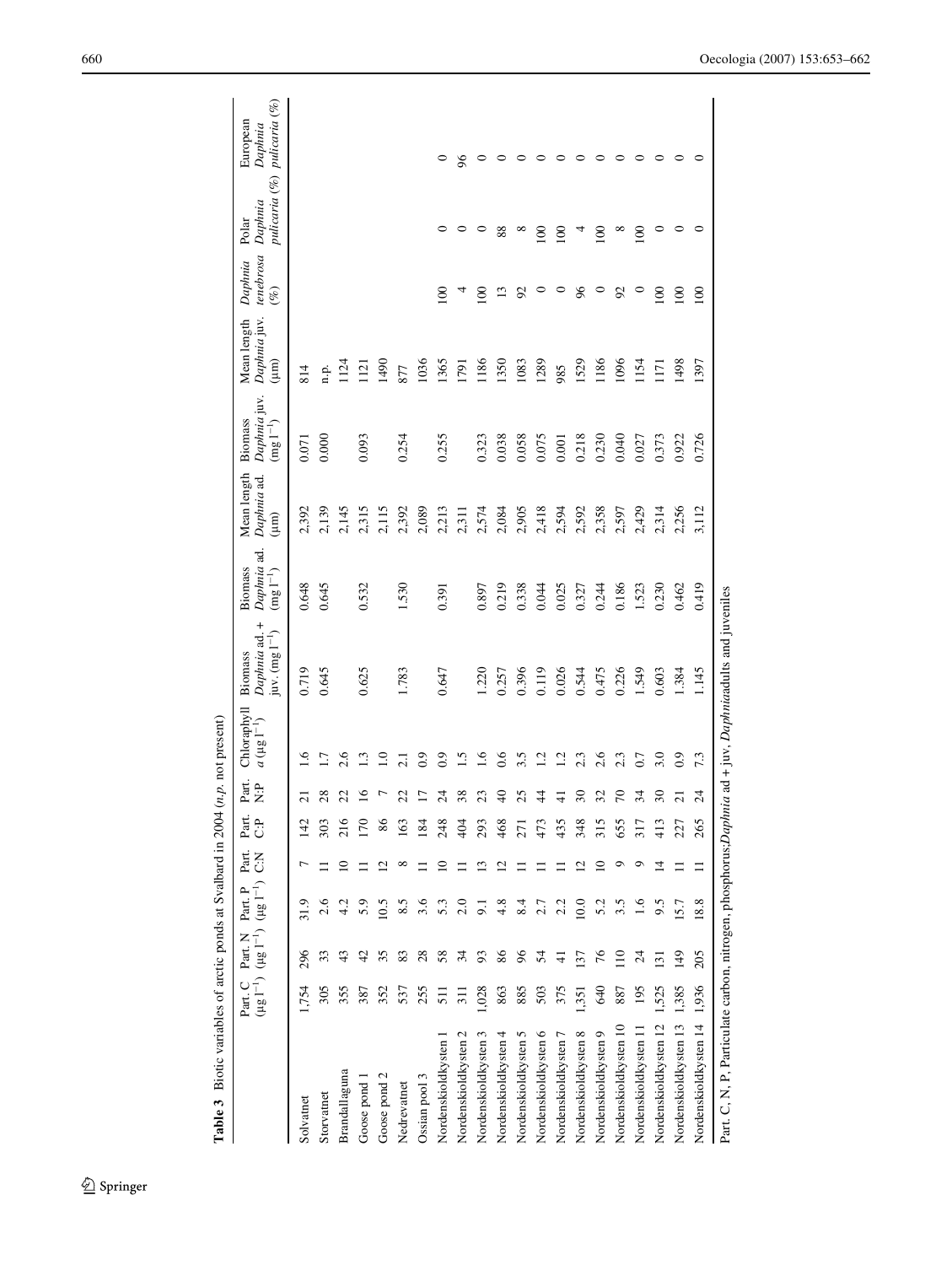concentrations during multiple regression. Nevertheless, based on the concurrent limitation of algal growth by  $N + P$ in the bioassays, we cannot exclude the possibility that, in addition to intense zooplankton grazing, N limitation of phytoplankton growth may also partly explain the lack of correlation between TP and algal biomass. In agreement with our results, Levine and Whalen ([2001\)](#page-9-27) also suggested N and NP levels limited phytoplankton production in 39 Alaskan lakes. However, the strong stimulation of algal biomass by addition of micronutrients in the bioassays suggests that these elements may also limit phytoplankton growth. In these shallow ponds with high water transparency, phytoplankton may experience nutrient competitions from benthic algae (Hansson [1988](#page-9-30)), and the relationship between chlorophyll and nutrient concentrations may be affected by the resuspension of benthic algae on windy days. In two ponds sampled repetitively, chlorophyll varied from 0.3  $\mu$ g l<sup>-1</sup> on quiet days up to 2.7  $\mu$ g l<sup>-1</sup> on windy days. However, although these factors may have influenced the nutrient-to-chlorophyll ratio in our survey, the striking difference between these arctic fishless systems and subarc-tic Norwegian lakes with fish (Fig. [2\)](#page-4-1) suggest a strong grazing control by zooplankton in the absence of fish.

The molar C:P ratio of seston was far higher than 300 even in the most nutrient-poor ponds, which is the threshold ratio above which *Daphnia* growth becomes P-limited (Sterner [1993](#page-9-31)). Accordingly, the C:P ratio of seston increased with decreasing P levels and coincided with a strong decrease in *Daphnia* biomass. Bacterial numbers as well as the particulate C:P ratio were highly positive related to the concentrations of TP in the ponds (Product Moment  $R^2 = 0.98$ ;  $n = 5$ ). Therefore, in nutrient-rich ponds, bacteria could serve as an important alternative P source for *Daphnia*, as bacteria are relative rich in P (Hessen and Andersen [1990](#page-9-32); Vadstein [2000\)](#page-9-33). A similar increase in *Daphnia* density and bacterial number with TP has also been found in sub-arctic water bodies (Shortreed and Stockner [1986\)](#page-9-8).

The positive relation between chlorophyll and average wind speed (Fig. [3\)](#page-4-2) or lake surface area suggests that in our shallow wind-exposed ponds, a large proportion of algae in the water column may very well have a benthic origin. These results suggest that *Daphnia*'s in shallow arctic ponds are heavily subsidized by major inputs of energy from benthic food sources, as has experimentally been demonstrated in other arctic water bodies (Rautio and Vincent [2006\)](#page-9-34). Indeed, mass balance studies of C fluxes in a mesocosm experiment in Brandallaguna (a pond which is included in our survey) showed that the pelagic algal and bacterial production was insufficient for sustaining the maintenance costs of *Daphnia* during zooplankton peak biomass (Hessen et al. [2004\)](#page-9-26). The role of this "subsidizing" energy link between benthic algae and daphnids may be crucial to the persistence of high *Daphnia* biomass and,

consequently, a persistent strong top–down control of phytoplankton.

Compared to temperate lakes, the percentage of N and P bound in *Daphnia* biomass is extremely high (median of 3009% for P and 338% for N compared to maximum values of approximately 50 and 20%, respectively, for oligotrophic temperate lakes; Hessen et al. [1992](#page-9-19)). Consequently, in these systems *Daphnia*'s do not only recycle nutrients but also serve as temporary nutrient traps. This may have strong implications in terms of the nutrient limitation of phytoplankton growth, as indicated by the concurrent limitation of N and P in the bioassays. Concurrent limitation by N and P may be indicative of an extreme shortage of these nutrients for phytoplankton growth (Morris and Lewis [1988](#page-9-22)). As a result, cellular N:P ratios are near limiting values for a large proportion of the phytoplankton assemblage, and even a small increase in P concentration may drive algae growth into a N limitation state or, vice versa, cause a situation rather close to co-limitation of N and P. Thus, as a consequence of *Daphnia*-dominance in these "two-level" food web systems, we hypothesize that pelagic algae suffer directly from grazing and indirectly from reduced nutrient availability due to the accumulation of nutrients in the form of *Daphnia* biomass.

The increased geese population in the high Arctic constitutes an important link between climate changes and land-use practices in central Europe and affects remote and fragile ecosystems in the high Arctic. In terms of its effects on freshwater ecosystems, however, although it may indeed affect benthic productivity, our results indicate that nutrient enrichment in fishless ponds may not necessarily result in increased algal biomass due to intense zooplankton grazing, thereby supporting the view that the number of trophic levels is vital to trophic cascade effects.

**Acknowledgements** This study was carried out within the framework of the FRAGILE-project (Fragility of Arctic Goose Habitat: Impacts of Land Use, Conservation and Elevated Temperature) and was financed by the EU.

#### **References**

- <span id="page-8-3"></span>Anonymus (1981) Water-spectrophotometric determination of chlorophyll-a content; NEN 6520. Netherlands Institute for Standardization, Delft
- <span id="page-8-0"></span>Bildstein KL, Blood E, Frederick P (1992) The relative importance of biotic and abiotic vectors in nutrient transport. Estuaries 15:147– 157
- <span id="page-8-4"></span>Christoffersen K (2001) Predation on *Daphnia pulex* by *Lepidurus arcticus*. Hydrobiologia 442:223–229
- <span id="page-8-1"></span>Douglas MSV, Smol JP (1994) Limnology of high arctic ponds (Cape Herschel, Ellesmere Island, NWT). Arch Hydrobiol 131:401–434
- <span id="page-8-2"></span>Drent RH, Black JM, Loonen MJJE, Prop J (1998) Barnacle geese *Branta leucopsis* on Nordenskiöldkysten, western Spitsbergen – in thirty years from colonization to saturation. In: Mehlum F,